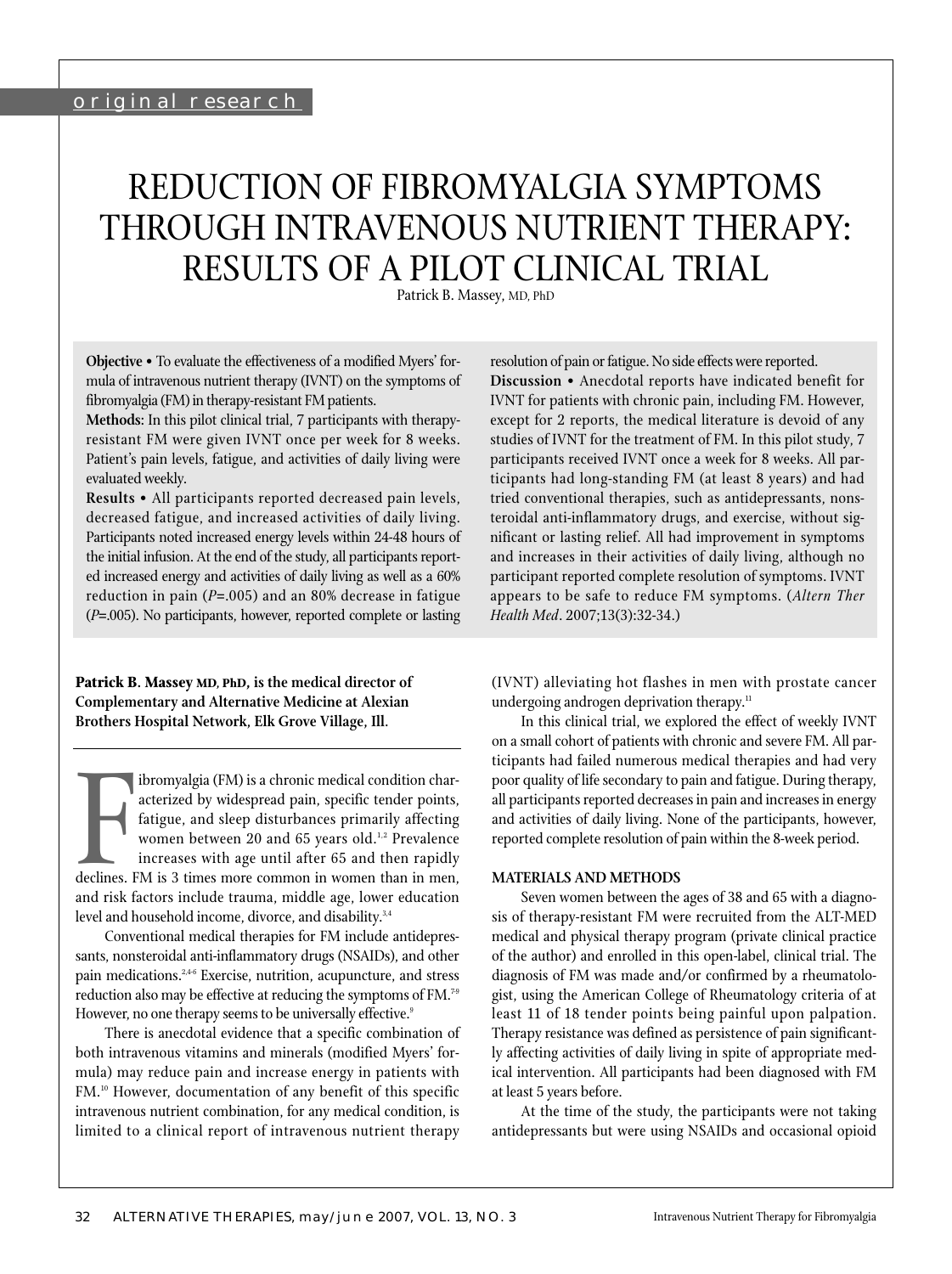medications for pain control. Participants also were occasionally taking multivitamins, omega-3 oils, and calcium supplements. Neither medications nor dietary supplements were changed during the clinical trial. The participants did not have other serious medical conditions such as heart disease, high blood pressure, cancer, renal or hepatic disease, or allergies to thiamine.

Initial and weekly pain levels were measured using a numeric analog pain scale (0=no pain; 10=severe pain). Subjective initial and weekly fatigue levels also were measured on a simple numeric scale (5=high energy/ability to complete all activities of daily living; 0=low energy/difficult to do any activities of daily living).

Participants received IVNT once per week for 8 weeks, using the modified Myers' formula (see Table) diluted in 100 mL of normal saline. The infusion was given in a peripheral vein over 20-30 minutes. There were no complications or reported side effects. Pain levels (initial and final) and fatigue levels (initial and final) were analyzed using the Student's *t* test (n=7, *P*<.005).

| <b>TABLE</b> Modified Myers' Intravenous Nutrient Formula |                      |
|-----------------------------------------------------------|----------------------|
| Vitamin/Mineral                                           | Dose                 |
| Magnesium chloride hexahydrate                            | $400 \,\mathrm{mg}$  |
| Calcium gluconate                                         | $40 \,\mathrm{mg}$   |
| Vitamin C                                                 | $3000 \,\mathrm{mg}$ |
| Hydroxocobalamin $(B_{12})$                               | $1,000 \mu g$        |
| Pyridoxine hydrochloride $(B6)$                           | $100 \,\mathrm{mg}$  |
| Dexpanthenol $(B_5)$                                      | $250 \,\mathrm{mg}$  |
| Riboflavin $(B_2)$                                        | 2 <sub>mg</sub>      |
| Thiamine $(B_1)$                                          | $100 \,\mathrm{mg}$  |
| Niacinamide                                               | $100 \,\mathrm{mg}$  |
|                                                           |                      |

## **RESULTS**

Averaged initial and weekly pain and fatigue levels were assessed. By the second administration of IVNT, all participants reported a decrease in both pain (Figure 1) and fatigue (Figure 2). Although there was variation in reported pain levels from week to week, over the course of the 8-week clinical trial, pain levels and fatigue significantly improved (*P*=.005). None of the participants achieved a pain-free or fatigue-free state, but all participants consistently reported increased energy 24-48 hours post-INVT. One participant improved to the point that she was able to return to work part-time.

## **DISCUSSION**

It has been estimated that FM affects 3-6 million Americans, the overwhelming majority being women between 30 and 60 years old. $24$  FM seems to be precipitated by trauma, virally mediated illnesses, and autoimmune disease.<sup>12</sup> For many, FM causes significant alterations in lifestyle. Studies show that 25%-31% of people diagnosed with FM are completely disabled.13 Disability is persistent and, over time, may progress. Although the research is far from conclusive, changes in regulation of the inflammatory process appear to play a role.

FM patients have higher levels of substance P, and this may amplify the central pain message. $14$  In addition, inadequate levels of natural anti-inflammatory compounds, such as alphaantitrypsin (AAT), also may contribute to the pain and disability.15 However, the mechanism(s) by which FM manifests itself is still undetermined.

Pain is the primary symptom of FM. Allopathic medical approaches, such as antidepressants, exercise, and pain medications, are beneficial to some degree.<sup>2,5-7</sup> Early research suggests that acupuncture, mind-body–based stress reduction, and tai



Weekly averaged pain levels of participants initially and during INVT. Pain levels were measured using a numeric analog pain scale (0=no pain, 10=severe pain). Significant improvement in pain from initial assessment to week 8 (*P=*.005: *t* test).



**FIGURE 2** Fatigue Levels Initially and During Intravenous Nutrient Therapy

Weekly averaged fatigue levels of participants initially and during INVT. Fatigue levels were measured using a numeric analog pain scale (0=low energy/difficult to do any activities of daily living, 5=high energy/ability to complete all activities of daily living). Significant improvement in fatigue from initial assessment to week 8 (*P*=.005: *t* test).